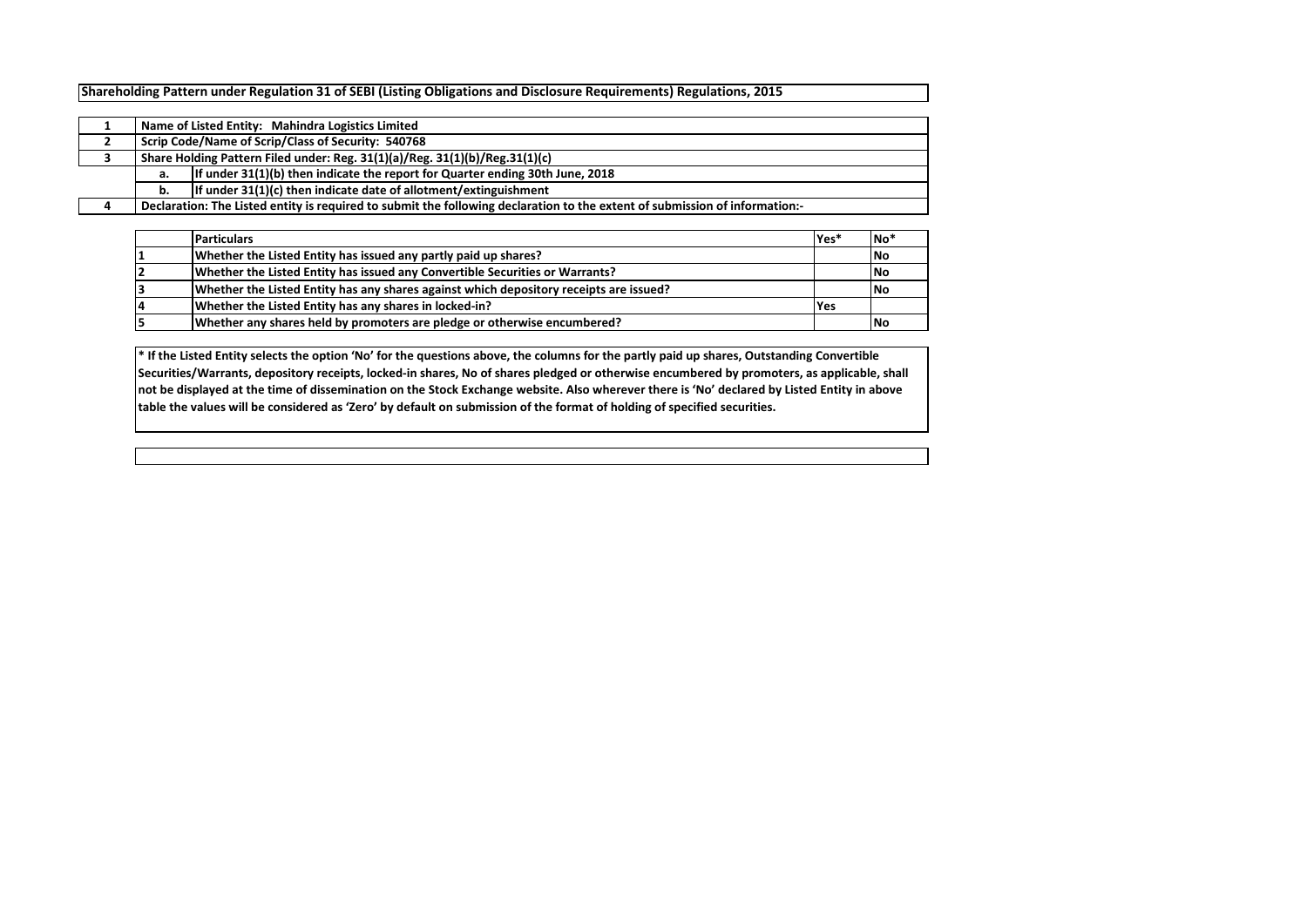## **Mahindra Logistics Limited**

 $\overline{\phantom{a}}$ 

|          | Table I - Summary Statement holding of specified securities |                         |                                   |                             |                                                  |                                |                                          |                                                             |  |            |                   |                                                          |                                                  |                     |                                   |                                                               |                                   |                                |
|----------|-------------------------------------------------------------|-------------------------|-----------------------------------|-----------------------------|--------------------------------------------------|--------------------------------|------------------------------------------|-------------------------------------------------------------|--|------------|-------------------|----------------------------------------------------------|--------------------------------------------------|---------------------|-----------------------------------|---------------------------------------------------------------|-----------------------------------|--------------------------------|
|          |                                                             |                         |                                   |                             |                                                  |                                |                                          |                                                             |  |            |                   |                                                          |                                                  |                     |                                   |                                                               |                                   |                                |
| Category |                                                             |                         |                                   | No. of                      |                                                  |                                | Sharehold<br>ing as a %<br>of total      | Number of Voting Rights held in each class<br>of securities |  |            |                   | <b>No. of Shares</b><br>Underlying                       | Shareholding, as shares<br>a % assuming full     | Number of Locked in |                                   | <b>Number of Shares</b><br>pledged or otherwise<br>encumbered |                                   | <b>Number</b>                  |
|          | <b>Category of shareholder</b>                              | Nos. of<br>shareholders | No. of<br>fully paid<br>up equity | Partly<br>paid-up<br>equity | No. of shares<br>underlying<br><b>Depository</b> | Total nos. no. of<br>shares    | shares                                   | <b>No of Voting Rights</b>                                  |  |            |                   | Outstanding<br>convertible                               | conversion of<br>convertible<br>securities (as a |                     | As a % of                         |                                                               | As a % of                         | of equity<br>shares<br>held in |
|          |                                                             |                         | shares<br>held                    | shares<br>held              | <b>Receipts</b>                                  | held                           | (calculate<br>d as per<br>SCRR,<br>1957) | Class eg: X Class eg: y Total                               |  |            | % of<br>$(A+B+C)$ | Total as a securities<br>(including<br><b>Warrants</b> ) | percentage of<br>diluted share<br>capital)       | No. (a)             | total<br><b>Shares</b><br>held(b) | No. (a)                                                       | total<br><b>Shares</b><br>held(b) | demateria<br>lised form        |
| (1)      | (II)                                                        | (III)                   | (IV)                              | (V)                         | (VI)                                             | $(VII) =$<br>(IV)+(V)+<br>(VI) | (VIII) As a<br>% of<br>$(A+B+C2)$        |                                                             |  | (IX)       |                   | (X)                                                      | (XI)= (VII)+(X) As<br>a % of (A+B+C2)            | (XII)               |                                   |                                                               | (XIII)                            | (XIV)                          |
| (A)      | Promoter & Promoter Group                                   |                         | 3 43434304                        |                             |                                                  | 43434304                       |                                          | 61.053 43434304                                             |  | 0 43434304 | 61.053            |                                                          |                                                  | 61.053 43434304     | 100                               | <sup>0</sup>                                                  |                                   | 43434304                       |
| (B)      | Public                                                      |                         | 57659 27707620                    |                             |                                                  | 27707620                       | 38.947                                   | 27707620                                                    |  | 27707620   | 38.947            |                                                          | 38.947                                           | 6511056             | 23.4991 NA                        |                                                               | <b>NA</b>                         | 27615577                       |
| (C)      | Non Promoter - Non Public                                   |                         |                                   |                             |                                                  |                                |                                          |                                                             |  |            |                   |                                                          |                                                  |                     |                                   | 0 NA                                                          | <b>NA</b>                         |                                |
| (C1)     | Shares Underlying DRs                                       |                         |                                   |                             |                                                  |                                |                                          |                                                             |  |            |                   |                                                          |                                                  |                     |                                   | 0 <sub>NA</sub>                                               | <b>NA</b>                         |                                |
| (C2)     | Shares Held By Employee Trust                               |                         |                                   |                             |                                                  |                                |                                          |                                                             |  |            |                   |                                                          |                                                  |                     |                                   | 0 NA                                                          | <b>NA</b>                         |                                |
|          | Total                                                       |                         | 57662 71141924                    | $\mathbf{0}$                |                                                  | 0 71141924                     |                                          | 100 71141924                                                |  | 0 71141924 | 100               | $\mathbf{0}$                                             |                                                  | 100 49945360        | 70.2052                           | οl                                                            |                                   | 0 71049881                     |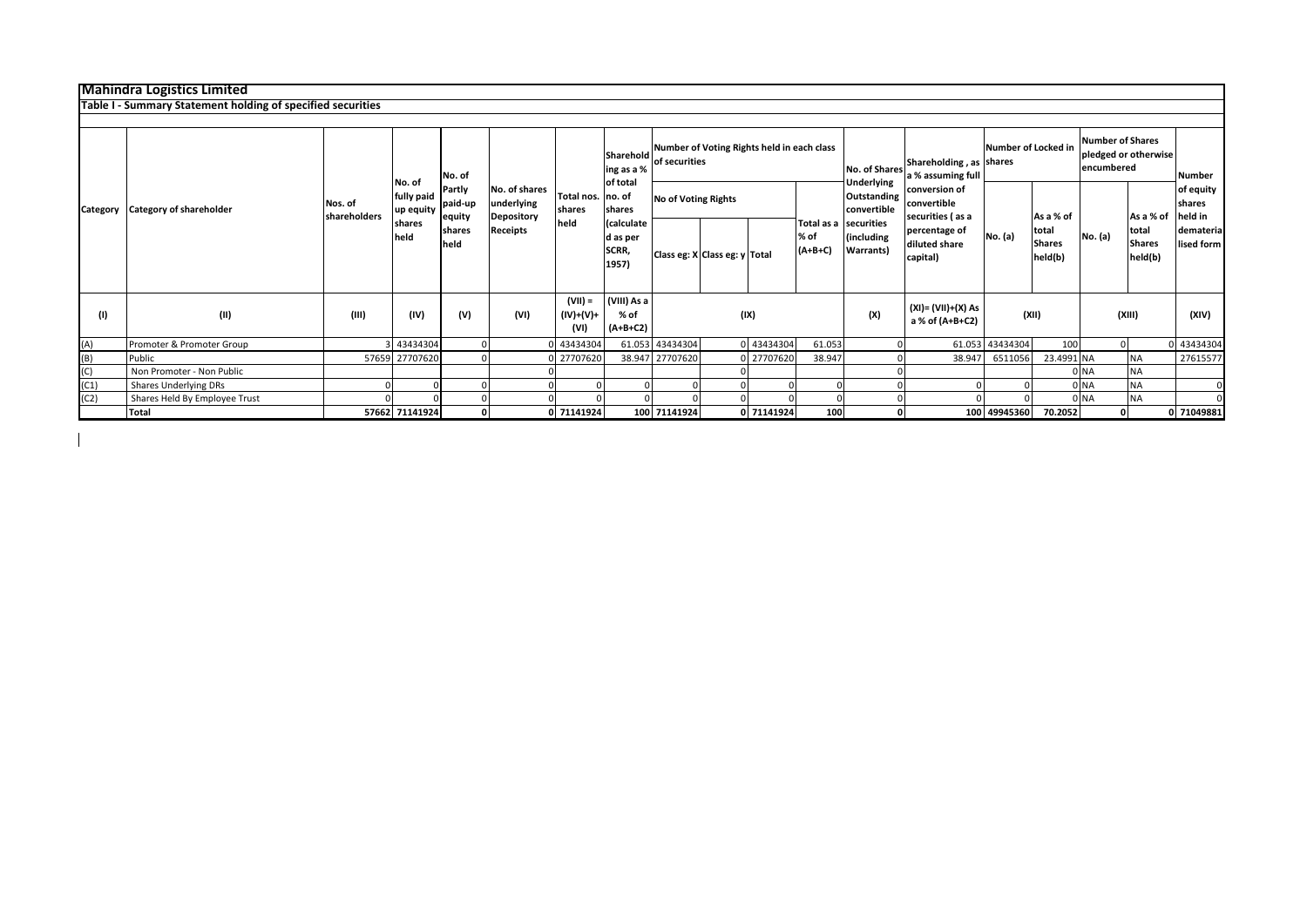**Table II - Statement showing shareholding pattern of the Promoter and Promoter Group**

| <b>Number of Shares</b><br>pledged or otherwise Number<br>encumbered<br>of equity<br>shares |
|---------------------------------------------------------------------------------------------|
|                                                                                             |
| held in<br>As a % of<br>total<br>demateria                                                  |
| <b>Shares</b><br>lised form<br>held(b)                                                      |
| (XIV)                                                                                       |
|                                                                                             |
|                                                                                             |
|                                                                                             |
|                                                                                             |
| 43434304                                                                                    |
| 1622047                                                                                     |
| 1622047                                                                                     |
| 41812257                                                                                    |
| 41812157                                                                                    |
| 100                                                                                         |
| 43434304                                                                                    |
|                                                                                             |
|                                                                                             |
| O                                                                                           |
|                                                                                             |
|                                                                                             |
|                                                                                             |
|                                                                                             |
| 0 43434304                                                                                  |
| No. (a)<br>(X  )                                                                            |

**Details of Shares which remain unclaimed may be given hear along with details such as number of shareholders, outstanding shares held in demat/unclaimed suspense account, voting rights which are frozen etc.**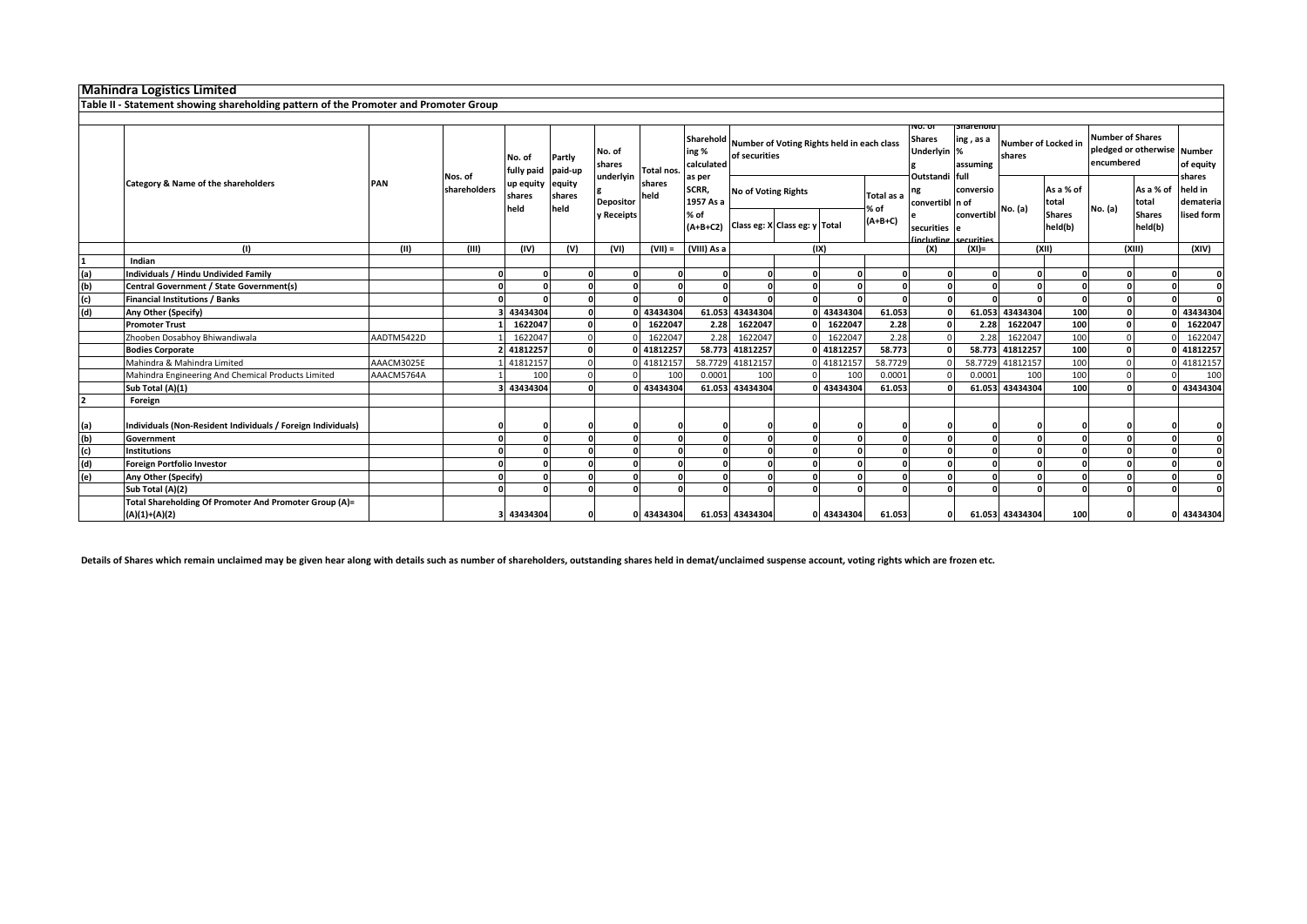|     | <b>Mahindra Logistics Limited</b>                                            |            |              |                         |                             |                                |                                |                                          |                            |                   |                                            |                               |                                                 |                                                                |                               |                                                |                                       |                                                |                          |
|-----|------------------------------------------------------------------------------|------------|--------------|-------------------------|-----------------------------|--------------------------------|--------------------------------|------------------------------------------|----------------------------|-------------------|--------------------------------------------|-------------------------------|-------------------------------------------------|----------------------------------------------------------------|-------------------------------|------------------------------------------------|---------------------------------------|------------------------------------------------|--------------------------|
|     | Table III - Statement showing shareholding pattern of the Public shareholder |            |              |                         |                             |                                |                                |                                          |                            |                   |                                            |                               |                                                 |                                                                |                               |                                                |                                       |                                                |                          |
|     |                                                                              |            |              |                         |                             |                                |                                |                                          |                            |                   |                                            |                               |                                                 |                                                                |                               |                                                |                                       |                                                |                          |
|     |                                                                              |            |              | No. of                  |                             |                                |                                | Sharehold of securities<br>ing %         |                            |                   | Number of Voting Rights held in each class |                               | No. of Shares                                   | Shareholding<br>as a %                                         | Number of Locked in<br>shares |                                                | <b>Number of Shares</b><br>encumbered | pledged or otherwise                           | Number of                |
|     | Category & Name of the shareholders<br>PAN                                   |            | Nos. of      | fully paid<br>up equity | Partly<br>paid-up<br>equity | No. of<br>shares<br>underlying | <b>Total nos</b><br>shares     | calculated<br>as per                     | <b>No of Voting Rights</b> |                   |                                            |                               | <b>Underlying</b><br>Outstanding<br>convertible | assuming full<br>conversion of<br>convertible                  |                               |                                                |                                       |                                                | equity shares<br>held in |
|     |                                                                              |            | shareholders | shares<br>held          | shares<br>held              | Depository<br><b>Receipts</b>  | held                           | SCRR,<br>1957 As a<br>% of<br>$(A+B+C2)$ | Class eg:                  | Class eg: y Total |                                            | Total as a<br>% of<br>(A+B+C) | securities<br>including<br>Warrants)            | securities (as a<br>percentage of<br>diluted share<br>capital) | No. (a)                       | As a % of<br>total<br><b>Shares</b><br>held(b) | No. (a)                               | As a % of<br>total<br><b>Shares</b><br>held(b) | dematerialised<br>form   |
|     | (1)                                                                          | (III)      | (III)        | (IV)                    | (V)                         | (VI)                           | $(VII) =$<br>(IV)+(V)+<br>(VI) | (VIII) As a<br>% of<br>$(A+B+C2)$        |                            | (IX)              |                                            |                               | (X)                                             | $(XI) = (VII)+(X)$<br>As a % of<br>$(A+B+C2)$                  |                               | (XII)                                          |                                       | (XIII)                                         | (XIV)                    |
|     | <b>Institutions</b>                                                          |            |              |                         |                             |                                |                                |                                          |                            |                   |                                            |                               |                                                 |                                                                |                               |                                                |                                       |                                                |                          |
| (a) | <b>Mutual Fund</b>                                                           |            | 12           | 6193954                 | C                           |                                | 6193954                        | 8.7065                                   | 6193954                    |                   | 6193954                                    | 8.7065                        | $\mathbf{0}$                                    | 8.7065                                                         | O                             |                                                | 0 <sub>NA</sub>                       | <b>NA</b>                                      | 6193954                  |
|     | DSP Blackrock Equity & Bond Fund                                             | AAAJD0430B |              | 1959165                 | $\Omega$                    |                                | 1959165                        | 2.7539                                   | 1959165                    |                   | 1959165                                    | 2.7539                        | $\overline{0}$                                  | 2.7539                                                         | $\Omega$                      |                                                | 0 NA                                  | <b>NA</b>                                      | 1959165                  |
|     | Reliance Capital Trustee Co. Ltd-A/C                                         |            |              |                         |                             |                                |                                |                                          |                            |                   |                                            |                               |                                                 |                                                                |                               |                                                |                                       |                                                |                          |
|     | Reliancesmall Cap Fund                                                       | AAATR0090B |              | 1153112                 |                             |                                | 1153112                        | 1.6209                                   | 1153112                    |                   | 1153112                                    | 1.6209                        | $\Omega$                                        | 1.6209                                                         |                               |                                                | 0 NA                                  | NA                                             | 1153112                  |
|     | HDFC Trustee Company Ltd. A/C HDFC Capital                                   |            |              |                         |                             |                                |                                |                                          |                            |                   |                                            |                               |                                                 |                                                                |                               |                                                |                                       |                                                |                          |
|     | <b>Builder Value Fund</b>                                                    | AAATH1809A |              | 740531                  |                             |                                | 740531                         | 1.0409                                   | 740531                     |                   | 740531                                     | 1.0409                        | $\Omega$                                        | 1.0409                                                         |                               |                                                | 0 NA                                  | ΝA                                             | 740531                   |
| (b) | <b>Venture Capital Funds</b>                                                 |            |              |                         | $\Omega$                    |                                |                                |                                          |                            | $\Omega$          |                                            | $\Omega$                      | o                                               | $\Omega$                                                       | <sup>0</sup>                  |                                                | 0 <sub>NA</sub>                       | <b>NA</b>                                      |                          |
| (c) | <b>Alternate Investment Funds</b>                                            |            |              | 1352885                 | $\mathbf 0$                 |                                | 1352885                        | 1.9017                                   | 1352885                    | $\Omega$          | 1352885                                    | 1.9017                        |                                                 | $\mathbf{0}$<br>1.9017                                         | 0                             |                                                | 0 <sub>NA</sub>                       | <b>NA</b>                                      | 1352885                  |
| (d) | <b>Foreign Venture Capital Investors</b>                                     |            |              |                         | $\mathbf{0}$                |                                |                                | $\mathbf{0}$                             |                            | $\Omega$          |                                            |                               |                                                 | οl<br>$\Omega$                                                 | 0                             |                                                | 0 <sub>NA</sub>                       | <b>NA</b>                                      |                          |
| (e) | Foreign Portfolio Investor                                                   |            | 36           | 6701034                 | $\Omega$                    |                                | 6701034                        | 9.4192                                   | 6701034                    | U                 | 6701034                                    | 9.4192                        | $\mathbf{0}$                                    | 9.4192                                                         | 0                             |                                                | 0 <sub>NA</sub>                       | <b>NA</b>                                      | 6701034                  |
|     | Goldman Sachs India Limited                                                  | AADCG0260C |              | 1507797                 | $\Omega$                    |                                | 1507797                        | 2.1194                                   | 1507797                    | $\Omega$          | 1507797                                    | 2.1194                        | $\Omega$                                        | 2.1194                                                         | $\Omega$                      |                                                | 0 NA                                  | <b>NA</b>                                      | 1507797                  |
| (f) | <b>Financial Institutions / Banks</b>                                        |            |              | 16573                   | $\mathbf{0}$                |                                | 16573                          | 0.0233                                   | 16573                      | $\Omega$          | 16573                                      | 0.0233                        | $\mathbf{0}$                                    | 0.0233                                                         | O                             |                                                | 0 <sub>NA</sub>                       | <b>NA</b>                                      | 16573                    |
| (g) | <b>Insurance Companies</b>                                                   |            |              |                         | $\mathbf{0}$                |                                |                                | $\mathbf{0}$                             | 0                          | $\mathbf{o}$      | C                                          | $\Omega$                      | $\mathbf{0}$                                    | 0                                                              | $\mathbf{0}$                  |                                                | 0 <sub>NA</sub>                       | <b>NA</b>                                      | 0                        |
| (h) | <b>Provident Funds/ Pension Funds</b>                                        |            |              |                         | C                           |                                |                                | $\mathbf{0}$                             | 0                          | $\Omega$          |                                            | $\Omega$                      | $\Omega$                                        | 0                                                              |                               |                                                | 0 <sub>NA</sub>                       | <b>NA</b>                                      | $\mathbf{0}$             |
| (i) | Any Other (Specify)                                                          |            |              |                         | $\Omega$                    |                                |                                | $\Omega$                                 | $\Omega$                   | <sup>0</sup>      |                                            | $\Omega$                      | $\Omega$                                        | 0                                                              | 0                             |                                                | 0 <sub>NA</sub>                       | <b>NA</b>                                      | <sup>0</sup>             |
|     | Sub Total (B)(1)                                                             |            |              | 54 14264446             | $\Omega$                    |                                | 0 14264446                     |                                          | 20.0507 14264446           |                   | 0 14264446                                 | 20.0507                       |                                                 | $\mathbf{0}$<br>20.0507                                        | O                             |                                                | 0 <sub>NA</sub>                       | <b>NA</b>                                      | 14264446                 |
|     | Central Government/ State Government(s)/<br><b>President of India</b>        |            |              |                         |                             |                                |                                |                                          |                            |                   |                                            |                               |                                                 |                                                                |                               |                                                |                                       |                                                |                          |
|     | Sub Total (B)(2)                                                             |            |              | n                       | $\sqrt{2}$                  |                                |                                | $\Omega$                                 | $\Omega$                   | $\sqrt{2}$        | n                                          | 0                             |                                                 | οI<br>$\Omega$                                                 | 0                             |                                                | 0 NA                                  | <b>NA</b>                                      | $\mathbf 0$              |
|     | <b>Non-Institutions</b>                                                      |            |              |                         |                             |                                |                                |                                          |                            |                   |                                            |                               |                                                 |                                                                |                               |                                                |                                       |                                                |                          |
| (a) | <b>Individuals</b>                                                           |            |              | $\Omega$                | $\mathbf 0$                 |                                |                                |                                          |                            |                   |                                            |                               |                                                 |                                                                | 0                             |                                                | NA                                    | <b>NA</b>                                      |                          |
|     | Individual shareholders holding nominal share<br>capital up to Rs. 2 lakhs.  |            | 53831        | 3412230                 |                             |                                | 3412230                        | 4.7964                                   | 3412230                    |                   | 3412230                                    | 4.7964                        | O                                               | 4.7964                                                         | 69844                         | 2.0469 NA                                      |                                       | <b>NA</b>                                      | 3346316                  |
|     | ii. Individual shareholders holding nominal                                  |            |              |                         |                             |                                |                                |                                          |                            |                   |                                            |                               |                                                 |                                                                |                               |                                                |                                       |                                                |                          |
|     | share capital in excess of Rs. 2 lakhs.                                      |            | 28           | 2164216                 |                             |                                | 2164216                        | 3.0421                                   | 2164216                    |                   | 2164216                                    | 3.0421                        | $\Omega$                                        | 3.0421                                                         | 26129                         | 1.2073 NA                                      |                                       | <b>NA</b>                                      | 2138087                  |
|     | Akash Bhanshali                                                              | AADPB5433H |              | 983533                  | $\Omega$                    |                                | 983533                         | 1.3825                                   | 983533                     | $\mathbf 0$       | 983533                                     | 1.3825                        | $\circ$                                         | 1.3825                                                         | $\Omega$                      |                                                | 0 NA                                  | <b>NA</b>                                      | 983533                   |
| (b) | <b>NBFCs registered with RBI</b>                                             |            |              | 86069                   | $\Omega$                    |                                | 86069                          | 0.121                                    | 86069                      | $\Omega$          | 86069                                      | 0.121                         |                                                 | 0<br>0.121                                                     | <sup>0</sup>                  |                                                | 0 <sub>NA</sub>                       | <b>NA</b>                                      | 86069                    |
| (c) | <b>Employee Trusts</b>                                                       |            |              |                         | $\mathbf 0$                 |                                |                                | $\mathbf{0}$                             | 0                          | $\Omega$          | O                                          | $\Omega$                      |                                                 | 0<br>$\mathbf 0$                                               | O                             |                                                | 0 NA                                  | <b>NA</b>                                      | $\mathbf 0$              |
|     | <b>Overseas Depositories(holding DRs) (balancing</b>                         |            |              |                         |                             |                                |                                |                                          |                            |                   |                                            |                               |                                                 |                                                                |                               |                                                |                                       |                                                |                          |
| (d) | figure)                                                                      |            |              |                         |                             |                                |                                |                                          |                            |                   |                                            |                               | $\Omega$                                        |                                                                |                               |                                                | 0 NA                                  | <b>NA</b>                                      | $\Omega$                 |
| (e) | Any Other (Specify)                                                          |            | 3742         | 7780659                 | $\Omega$                    |                                | 7780659                        | 10.9368                                  | 7780659                    |                   | 7780659                                    | 10.9368                       | $\mathbf{0}$                                    | 10.9368                                                        | 6415083                       | 82.4491 NA                                     |                                       | <b>NA</b>                                      | 7780659                  |
|     | <b>Hindu Undivided Family</b>                                                |            | 2727         | 212829                  | $\mathbf 0$                 |                                | 212829                         | 0.2992                                   | 212829                     |                   | 212829                                     | 0.2992                        | $\mathbf 0$                                     | 0.2992                                                         |                               |                                                | 0 <sub>NA</sub>                       | <b>NA</b>                                      | 212829                   |
|     | <b>Foreign Companies</b>                                                     |            |              | 6415083                 | $\Omega$                    |                                | 6415083                        | 9.0173                                   | 6415083                    |                   | 6415083                                    | 9.0173                        |                                                 | οI<br>9.0173                                                   | 6415083                       |                                                | 100 NA                                | <b>NA</b>                                      | 6415083                  |
|     | Normandy Holdings Limited                                                    | AAECN5225D |              | 6415083                 | C                           |                                | 6415083                        | 9.0173                                   | 6415083                    |                   | 6415083                                    | 9.0173                        | $\Omega$                                        | 9.0173                                                         | 6415083                       |                                                | 100 NA                                | <b>NA</b>                                      | 6415083                  |
|     | Non Resident Indians (Non Repat)                                             |            | 168          | 42202                   | $\Omega$                    |                                | 42202                          | 0.0593                                   | 42202                      |                   | 4220                                       | 0.0593                        |                                                 | 0.0593<br>οI                                                   | O                             |                                                | 0 <sub>NA</sub>                       | <b>NA</b>                                      | 42202                    |
|     | Non Resident Indians (Repat)                                                 |            | 392          | 137445                  | $\Omega$                    |                                | 137445                         | 0.1932                                   | 137445                     |                   | 137445                                     | 0.1932                        | $\Omega$                                        | 0.1932                                                         | 0                             |                                                | 0 <sub>NA</sub>                       | <b>NA</b>                                      | 137445                   |
|     | <b>Clearing Member</b>                                                       |            | 118          | 108961                  | $\mathbf 0$<br>$\Omega$     |                                | 108961                         | 0.1532                                   | 108961                     | <sup>0</sup>      | 10896                                      | 0.1532                        | $\mathbf{0}$                                    | 0.1532                                                         | $\mathbf{0}$                  |                                                | 0 <sub>NA</sub>                       | <b>NA</b>                                      | 108961                   |
|     | <b>Bodies Corporate</b>                                                      |            | 336          | 864139                  | $\Omega$                    |                                | 864139                         | 1.2147                                   | 864139                     |                   | 864139                                     | 1.2147                        | $\mathbf{0}$                                    | 1.2147                                                         |                               |                                                | 0 NA                                  | <b>NA</b>                                      | 864139                   |
|     | Sub Total (B)(3)<br><b>Total Public Shareholding (B)=</b>                    |            | 57605        | 13443174                |                             |                                | 0 13443174                     | 18.8963                                  | 13443174                   |                   | 0 13443174                                 | 18.8963                       |                                                 | οI<br>18.8963                                                  | 6511056                       | 48.4339 NA                                     |                                       | <b>NA</b>                                      | 13351131                 |
|     | $(B)(1)+(B)(2)+(B)(3)$                                                       |            |              | 57659 27707620          |                             |                                | 0 27707620                     |                                          | 38.947 27707620            |                   | 0 27707620                                 | 38.947                        | $\Omega$                                        | 38.947                                                         | 6511056                       | 23.4992 NA                                     |                                       | <b>NA</b>                                      | 27615577                 |

**Details of the shareholders acting as persons in Concert including their Shareholding (No. and %):**<br>No. of Shares

**No. of shareholders No. of Shares 0 0**

**Details of Shares which remain unclaimed may be given hear along with details such as number of shareholders, outstanding shares held in demat/unclaimed suspense account, voting rights which are frozen etc.**